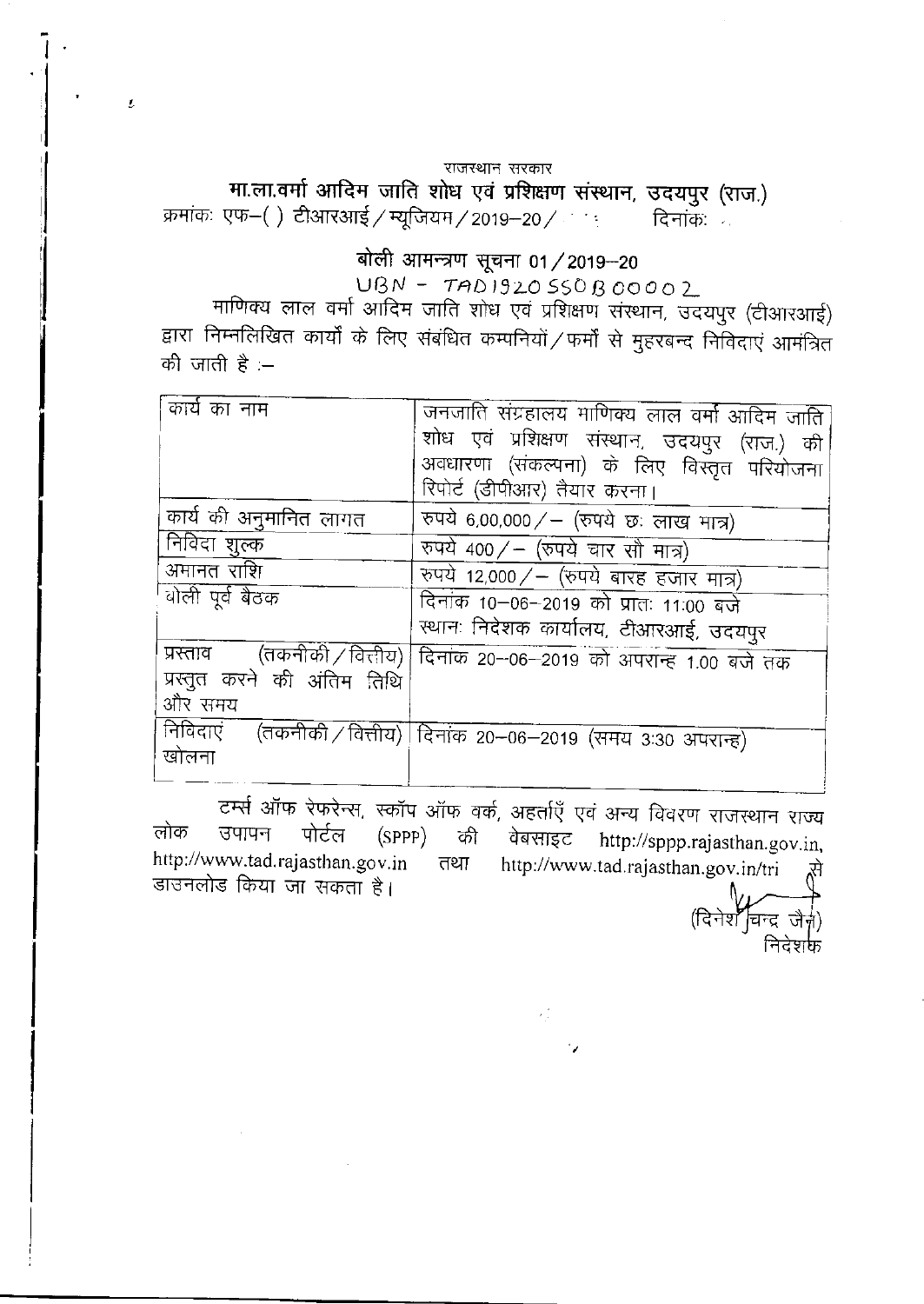## **GOVERNMENT OF RAJASTHAN** MANIKYA LAL VERMA TRIBAL RESEARCH & TRAINING INSTITUTE Ashok Nagar, Post Box No. 86, Udaipur, Rajasthan 313001 Phone: +91-294-2410958, 2414352, Fax Number: +91-294-2410958 E-mail: triudaipur@gmail.com

# REQUEST FOR PROPOSAL FOR PREPARATION OF DETAILED PROJECT REPORT FOR CONCEPTUALISATION OF TRIBAL MUSEUM, MANIKYA LAL VERMA TRIBAL RESEARCH AND TRAINING INSTITUTE, UDAIPUR, RAJASTHAN

# **Section 1: Invitation**

1. Sealed Proposals are invited by Manikya Lal Verma Tribal Research and Training Institute(TRI) from individual(s) / companies / firms for the following works:

| Name of the Tender                                                       | Request for Proposal for preparation of Detailed<br>Project Report for Conceptualization of Tribal<br>Museum, Manikya Lal Verma Tribal Research<br>And Training Institute, Udaipur, Rajasthan |
|--------------------------------------------------------------------------|-----------------------------------------------------------------------------------------------------------------------------------------------------------------------------------------------|
| Estimated Cost of Work                                                   | Rs. 6,00,000 (Six Lakh Only)                                                                                                                                                                  |
| Tender fee                                                               | $400/-$                                                                                                                                                                                       |
| <b>EMD</b>                                                               | 2% of cost work (12.000 Rs.)                                                                                                                                                                  |
| Performance Security Deposit                                             | 5% of Project Cost                                                                                                                                                                            |
| Date of publication                                                      | 04/06/2019                                                                                                                                                                                    |
| Pre-Bid Meeting                                                          | 10/06/2019at 11.00 AM<br>Place-Office of Director, TRI, Udaipur                                                                                                                               |
| Last date and time for submission of<br>Proposals (Technical /Financial) | 20/06/2019 at 1.00 PM                                                                                                                                                                         |
| Opening of Technical/Financial bid                                       | 20/06/2019 (03:30 PM)                                                                                                                                                                         |
| Place of obtaining tender documents                                      | The tender document can be downloaded from<br>http://sppp.rajasthan.gov.in                                                                                                                    |
| Authorized representative                                                | Director, TRI, Udaipur                                                                                                                                                                        |
| Email for correspondence                                                 | triudaipur@gmail.com                                                                                                                                                                          |

- 2. Proposals shall be submitted as per the "Instructions to Bidder".
- 3. The Request for Proposal duly completed in all respects shall be received upto 20/06/2019
- 4. The Proposal documents duly sealed must be sent through Registered post/Speed post/Courier so as to reach in the same office as mentioned above not later than the Last date and time for submission of Proposals

 $\mathbf{I}$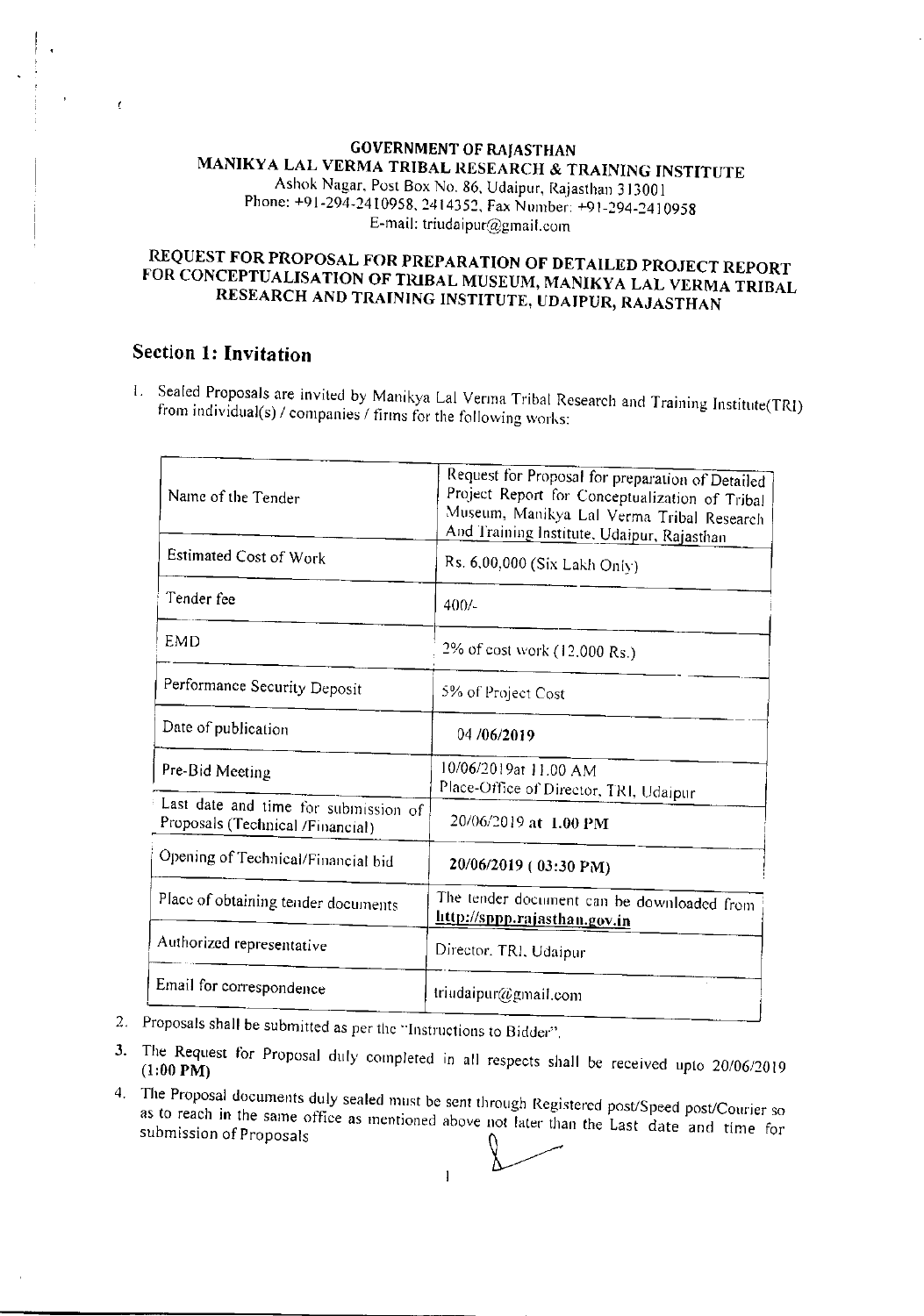- 5. Proposals received after the stipulated date and time (see article 3 above) are liable to be rejected and returned unopened to the respective party.
- 6. Proposals shall be treated as non-responsive and are liable to be summarily rejected if the requested party does not submit all supporting documents or does not furnish the relevant details as per the prescribed format/requirements. The parties may take a note of this.
- 7. The Technical Proposals shall be opened at 20/06/2019 (03:30 PM)
- 8. The Financial Proposals will be opened after evaluation of the Techuical Proposals and Presentation. Financial Proposals of only those who obtain 65% marks in the overall marking will be opened<br>.
- 9. The transfer of the Request for Proposal is not admissible.
- 10. TRI reserves the right to reject any or all prospective Proposals without assigning any reason and to restrict the list of individuals / firms / companies to any number deemed suitable by it, if too many Proposals are received satisfying the basic qualification criteria.
- 11. TRI do not bind itself to accept the Iowest Proposal and to give any reason for the decision taken.

#### 12. Oualifvine Criteria

12.1. The bidder should be a Proprietorship firm duly registered either under the Rajasthan Shops & Commercial Establishments Act. 1958 or any other Act of State/ Union, as applicable for dealing in the subject matter of procurement. (Note: A self-certified declaration regarding the non-applicability of registration to any Act should be submitted by the bidder) OR A company registered under lndian Cornpanies Act, 1956 OR A partnership firm registered under Indian Partnership Act, 1932.

The bidding Companies / Firms must be a registered entity and minimum 5 years old.

- 12.2. The bidding Companies / Firms should have undertaken conceptualisation of any two thematic exhibitions / museum exhibitions.
- 12.3. The bidding Companies / Firms should have completed any 2 works on Museums in India like exhibition design, interior design, curatorial work, design and development of interactive kiosks, immersive experiences, virtual tours etc.
- 12.4. The bidding Companies / Firms should have valid registration under GST, income tax, professional tax and other applicable taxes and must have never been blacklisted.
- 12.5. In case of Joint venture Qualification of the bidder should be decided as per rule 39 of RTPP Rules 2013 and preferably not more than two partners in joint venture should be allowed to participate.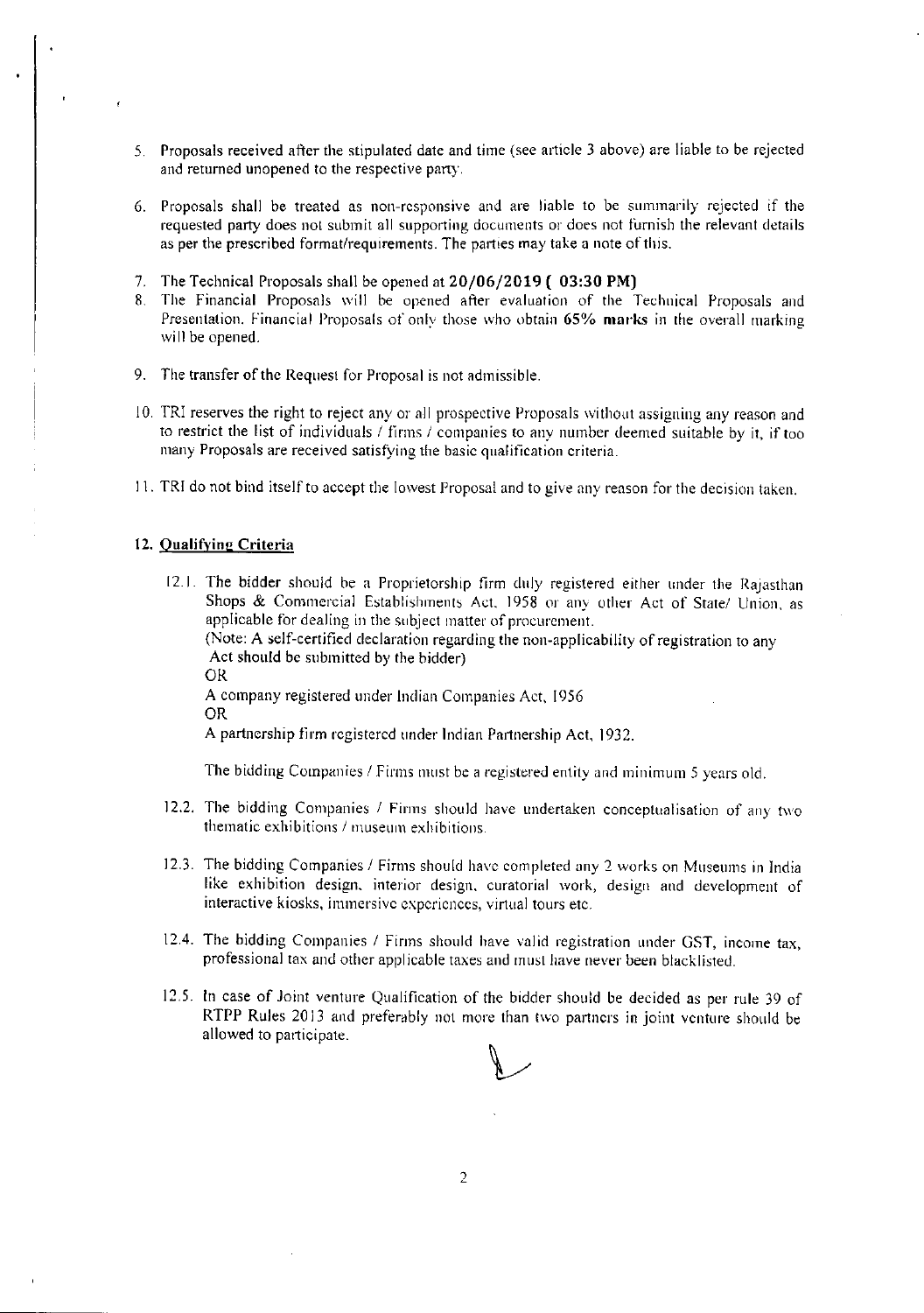# **Section 2: Instructions to Bidders**

- 1. The Bidders are invited to submit a Proposal (a Technical Proposal and a Financial Proposal in separate envelope) for preparation of Detailed Project Report for Conceptualisation of Tribal Museum, Manikya Lal Verma Tribal Research And Training Institute, Udaipur, Rajasthan.
- 2. The Law relating to procurement "The Rajasthan Transparency in Public Procurement Act, 2012" [hereinafter called the Act] and the "Rajasthan Public Procurement Rules, 2013" [hereinafter called the Rules] under the said Act have come into force which is available on the website of State Public Procurement Portal **http://sppp.rajasthan.gov.in**. Therefore, the bidders are advised to acquaint themselves with the provisions of the Act and the Rules along with amendments before participating in the bidding process. If there is any discrepancy between the provisions of the Act and the Rules and this Bidding Document, the provisions of the Act and the Rules shall prevail.
- 3. Bidders are advised to thoroughly read the bidding document and by signing this document, they submit unconditional acceptance to all the terms  $\&$  conditions of the bidding document without any deviation.

# 4. Site Inspection by the Bidders

- 4.1. Construction of the Museum is complete, the Bidders are advised to visit the site and take all information and conditions into account in preparing their Proposal and before submitting the Proposal. Bidder has to bear the cost of site inspection in this respect.
- 4.2. The Bidders shall be deemed to have full knowledge of the site and the buildings whether he inspects it or not and no extra charges consequent on any misunderstanding or otherwise shall be allowed.
- 4.3. The Bidders may submit the Proposals keeping in view all the articles of Terms of Reference (Refer Section 3).
- 4.4. Submission of the Proposal by the Bidder implies that he has read the letter of invitation, instructions to the consultant, terms of reference and all other contract documents and has made himself aware of the scope of work and schedule of services to be delivered.
- 4.5. Bidders may carefully note that they are liable to be disqualified at any time during process of selection of consultant for award of services in case any of the information furnished by them is not found to be true. The decision of TRI in this respect shall be final and binding.

# 5. Clarifications on the Document for Request for Proposal

- 5.1. A prospective Bidder requiring any clarification on the Request for Proposal may notify, Director, TRI, Udaipur via email triudaipur@gmail.com
- 5.2. The nominated official will respond to any request for clarification, which he receives earlier than two (02) days prior to the deadline for submission of Proposal. Copies of the response shall be forwarded to all Bidders of the Request for Proposal including a description of the enquiry but without identifying its source.

# 6. Pre-bid Meeting/ Clarifications

6.1 Bidder should read these terms & conditions carefully and comply to it strictly while submitting their bids. If a bidder has any doubt regarding the terms & conditions and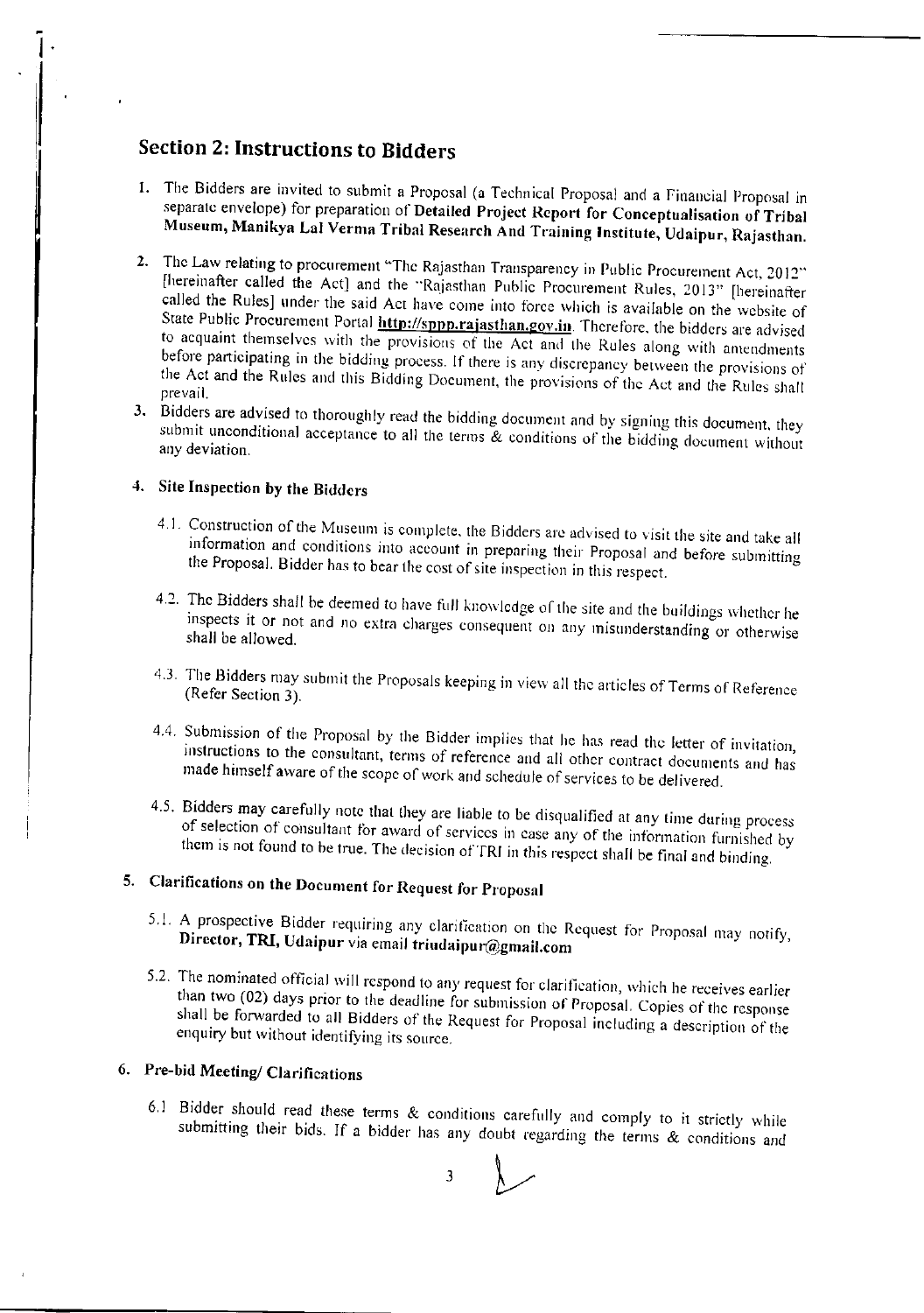specifications mentioned in the tender notice/catalogue, he should get his doubt clarified during the pre-bid meeting on 10.06.19 at 11.00 A.M. in the office of Director, TRI, Udaipur. The decision of the Director, TRI, Udaipur will be final and binding on the bidder.

6.2 The minutes and response, if any, shall be provided promptly to all bidders to which the procuring entity provided the bidding documents, so as to enable those bidders to take minutes into account in preparing their bids, and shall be published on the respective websites.

# 7. Amendment of the document for Request for Proposal

- 7.1. At any time prior to the deadline for submission of the Proposal, TRI may for any reason whether at its own initiative or in response to any request by any prospective consultant amend the document of Request for Proposal by issuing Corrigendum, which shall be part of the document of Request for Proposal.
- 7.2. Any addendum/corrigendum issued shall be communicated online on tendering website.
- 7.3. To give Bidders reasonable time in which to take the addenda/corrigenda into account in preparing their Proposal, extension of deadline for submission of Proposal may be given as necessary.
- 7.4. TRI may at its discretion extend the deadline for submission of the Proposals at any time before the time of submission of the Proposal.

# 8. Validity of the Request for Proposal

- 8.1. The validity of the offer shall be 120 days from the opening of the Technical Proposal.
- 8.2. In exceptional circumstances, prior to the expiry of the original time limit for validity of the Proposal, TRI may request that the consultant may extend the period of validity for a specified additional period. The request and the Bidders response shall be made in writing. The Bidder may refuse the request. A Bidder agreeing to the request will not be required or permitted to modify his Financial Proposal.

# 9. Document of Request for Proposal

- 9.1. The document of Request for Proposal include the following:
	- 9.1.1. Invitation
	- 9.1.2. Instructions to the Bidder
	- 9.1.3. Terms of reference
	- 9.1.4. Annexure A, B, C and D
- 9.2. The Bidder is expected to examine all instructions, terms of reference, conditions, documents, and other information in the RFP documents. Failure to furnish all information required by the RFP documents or submission of a Proposal not substantially responsive to the RFP documents in every respect will be at the Bidders risk and may result in rejection of its Proposal.

#### 10. Language

The Proposal and all documents related to the Proposal shall be written in English/Hindi.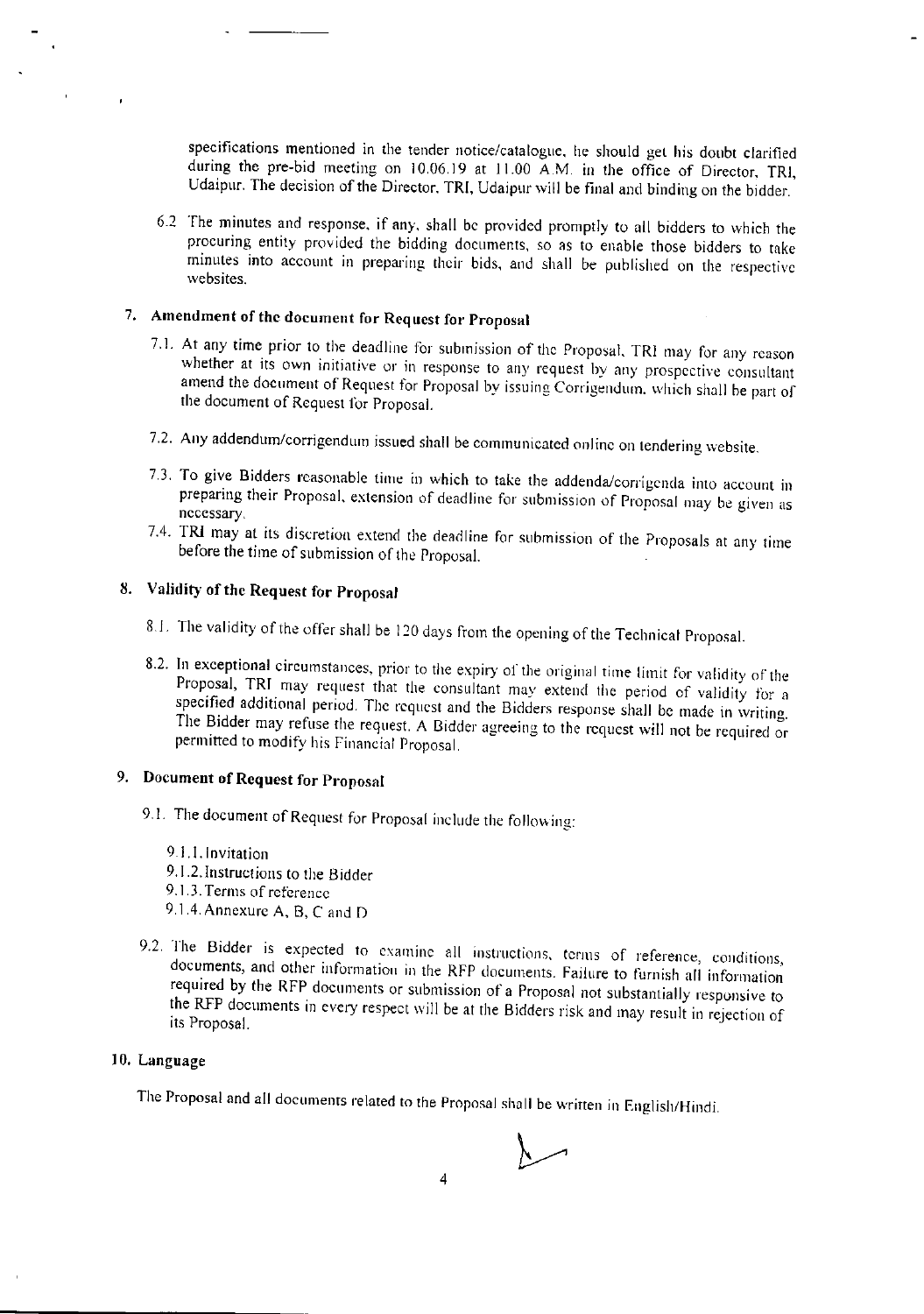#### 11. Signing of all Proposal papers and completing Technical & Financial Proposals

- 11.1 All the pages of the RFP including the Technical and Financial Proposals, documents supporting qualifying requirements etc. submitted by Bidder shall be signed and stamped by the bidder or his representative holding the Power of Attorney (Enclose original/attested notarized copy of the Power of Attorney).
- 11.2 While filling the details the Bidders shall ensure that there is no discrepancy in the given details. In case of any discrepancy, TRI holds the full right to draw the final conclusion and any decision based on such conclusion shall be final and binding.

#### 12. Deviations

- 12.1 The Bidder should clearly read and understand all the terms and conditions etc. mentioned in the original RFP documents. Bidders are advised not to make any corrections, additions or alterations in the original RFP documents. If Bidder makes any correction in his entries the same shall be initialed and stamped by him. If this condition is not complied with. Proposal is liable to be rejected.
- 12.2 If the Bidder has to propose extra items or services necessary for effective completion of project than separate sheets mentioning the scope of work and the outputs shall be proposed separately.
- 12.3 Correspondingly, the same items of work or services must submit the details of items and rates separately in Financial Proposal. It will though not be binding on TRI to accept the same and may be considered separately during the award of work.

#### 13. Deadline for submission of Proposal

- 13.1. The Tenders shall be submitted by qualified bidders as per the qualifying requirements.
- 13.2. The bidding Firm/Company may submit their bid in two separate sealed envelopes on or before the due date. Envelope ONE marked in bold, as Technical Bid shall contain EMD, Tender Fees, complete profile of Firm/Company/Technical Experts, documents supporting qualifying requirements and Technical details. Envelope TWO marked in bold, as Financial Bid shall contain a detailed schedule of prices for the Proposal as per Annexure-1. Both the sealed envelopes are to be put in one large envelope, which should be super scribed as "Proposal for preparation of DETAILED PROJECT REPORT for Tribal Museum, Manikya Lal Verma Tribal Research And Training Institute, Udaipur, Rajasthan". TRI will not be responsible for delay in transit or damage or loss of tender document sent by post.
- 13.3. Earnest Money Deposit (EMD) for this tender shall be Rs. 12,000 (twelve Thousand Only) and Tender Fees shall be Rs. 400 (Four Hundred Only) to be submitted in the form of two separate bank drafts drawn on any Nationalized Bank, payable at Udaipur and shall be in favor of Director, ML Verma Tribal Research and Training Institute, Udaipur. Failure to submit the EMD shall be liable to the rejection of the Bid.
- 13.4. The EMD shall be returned to the unsuccessful bidders on the finalization of the tenders. For the successful bidder, EMD shall be adjusted against the Performance Security Deposit.
- 13.5. The Bid security taken from a bidder shall be forfeited, including the interest, if any, in the following cases, namely:
	- a) when the bidder withdraws or modifies its bid after opening of bids;

5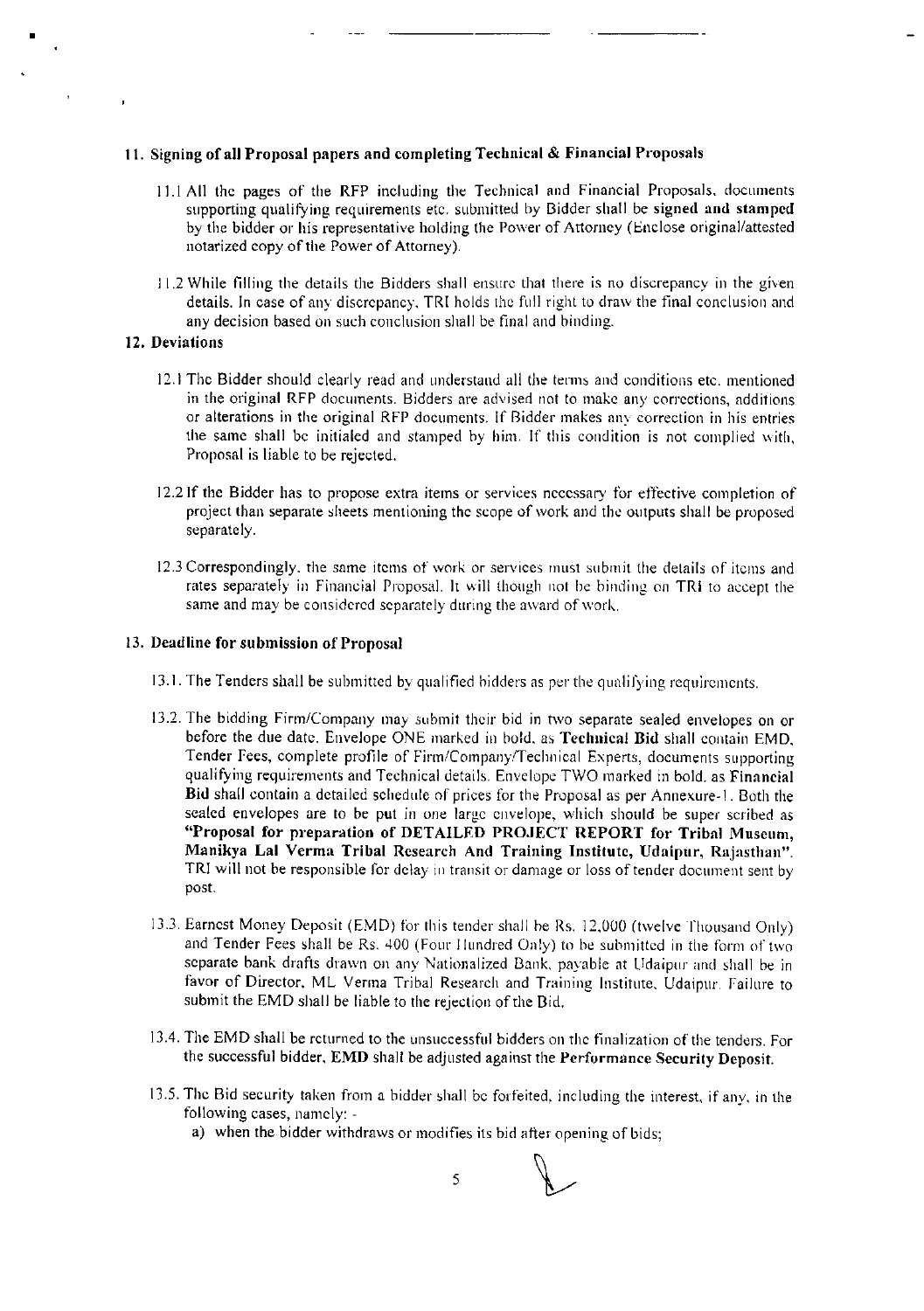- b) when the bidder does not execute the agreement, if any, after placement of supply/ work order within the specified period;
- c) when the bidder fails to commence the supply of the goods or service or execute work as per supply/ work order within the time specified;
- d) when the bidder does not deposit the performance security within specified period after the supply/ work order is placed; and
- e) if the bidder breaches any provision of code of integrity, prescribed for bidders, specified in the bidding document.
- 13.6. Last date for submission of Proposal is given in the publication of this advertisement.
- 13.7. Address for correspondence and submission of Proposals:

Director. Manikya Lal Verma Tribal Research & Training Institute Ashok Nagar, Post Box No. 86, Udaipur, Rajasthan 313001 Phone: +91-294-2410958, 2414352 Fax Number: +91-294-2410958

- 13.8. Proposals received after the stipulated date and time are liable to be rejected and returned unopened to the respective party.
- 13.9. Proposals received after opening of the Proposals, shall be rejected and returned unopened to the Bidders.

#### 14. Withdrawal of Request for Proposal

No Request for Proposal can be withdrawn after submission and during validity period of the request for Proposal.

#### 15. Sealing and marking of Proposals

The Technical & Financial Proposals shall be submitted on or before the due date and time, with all the relevant documents as mentioned below:

#### 15.1. Technical Proposal

The Technical Proposal shall comprise of following documents:

- Description of firm and qualifications
- $\bullet$ Team; Key personnel experience, roles and responsibilities, team organization
- Work Experience
- Project understanding and approach
- Technical Proposal shall not contain price bid.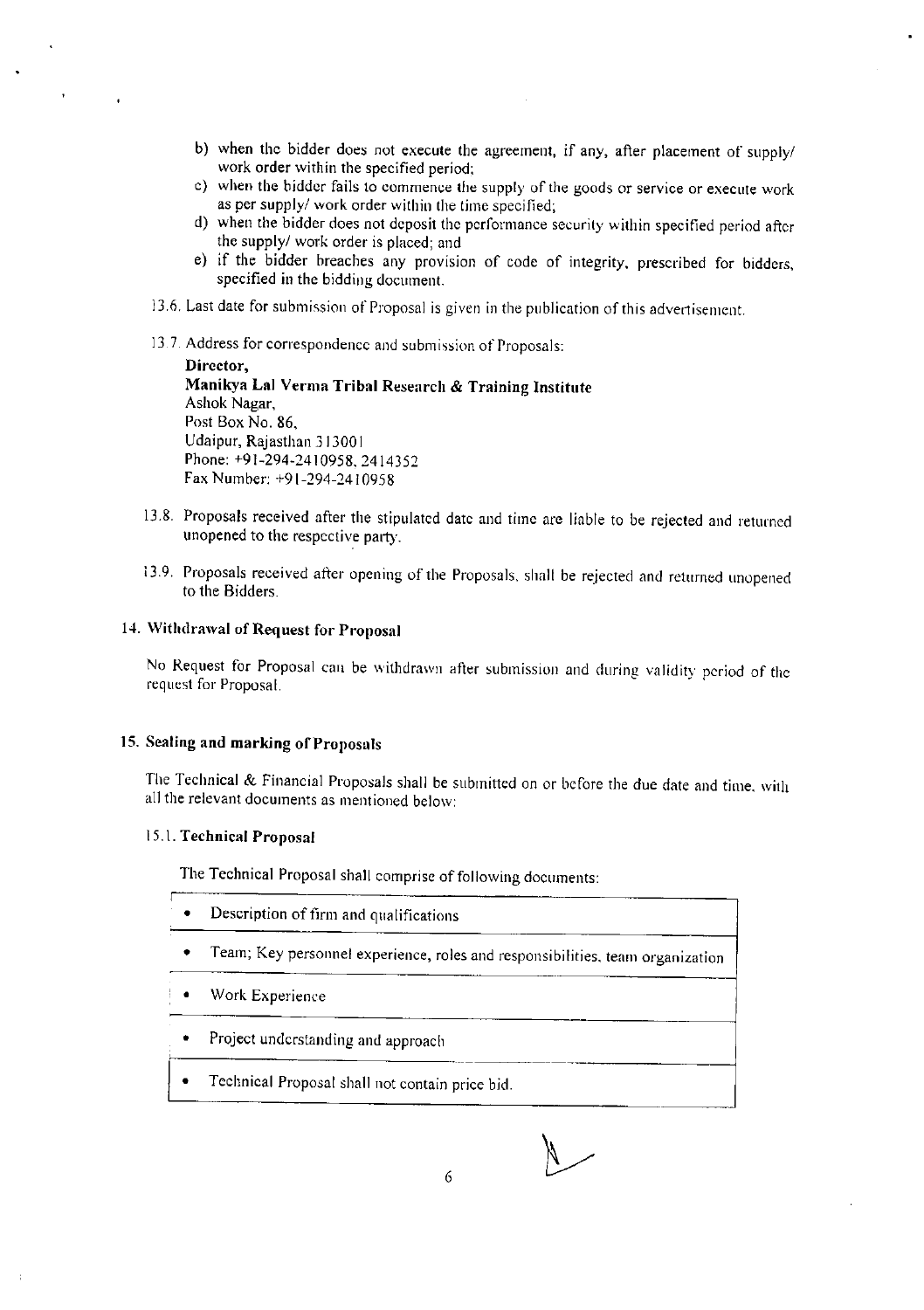#### 15.2. Financial Proposal

The prices to be quoted by the bidders (Envelope marked Two) shall be all-inclusive of taxes and levies and strictly in the format annexed as Annexure-1 with the details to be filled in by the bidders. The prices to be quoted by the bidders as below:

- A. Price for Preparation of Detailed Project Report
- B. Price for Chief Architect per visit charges during the execution of work/Project.

#### 16. Opening of the Proposals

- 16.1. The Technical Proposals shall be opened at 20/06/2019 (03:30 PM) in the presence of the consultants/ their authorized representatives who wish to attend.
- 16.2. Consultants or their authorized representatives who are present shall Sign the register in evidence of their attendance.

#### 17. Clarification of the Proposals

To assist the examination, evaluation and comparison of the Proposals, TRI may at their discretion ask the Bidders for any clarifications as considered essential. All such correspondence shall be in writing and no change in substance of the Proposal shall be sought or permitted. The above clarification for submission of the details shall form part of the Proposal and shall be binding on Bidders.

#### 18. Preliminary examination of Proposals

- 18.1. TRI shall examine the Proposals to determine whether they are complete, whether any computational errors have been made, whether the documents have been properly signed and whether the Proposals are in order.
- 18.2. Prior to the detailed evaluation, TRI shall determine whether each Proposal is of acceptable quality, is complete and is substantially responsive to the RFP documents. For purposes of this determination, a substantially responsive Proposal is one that conforms to all the terms of reference, and other conditions of the RFP documents without deviations, objections, conditionality or reservation.
- 18.3. A deviation, objections, conditionality or reservation is one;
	- 18.3.1. That affects in any substantial way the scope, quality or performance of the contract.
	- 18.3.2. That limits in any substantial way, inconsistent with the RFP documents, TRF's rights or the successful Bidders obligations under the contracts; or
	- 18.3.3. Whose rectification would unfairly affect the competitive position of other Bidders who are presenting substantially responsive Proposals.
- 18.4. If a Proposal is not substantially responsive, it shall be rejected.
- 18.5. In case of Proposals containing any conditions or deviations or reservations about contents of Proposal document, TRI may ask for withdrawal of such conditions/deviations/ reservations. If the Bidder does not withdraw such conditions/deviations/reservations, the Proposal shall be treated as non-responsive. TRI's decision regarding responsiveness or non-responsiveness of a Proposal shall be final and binding.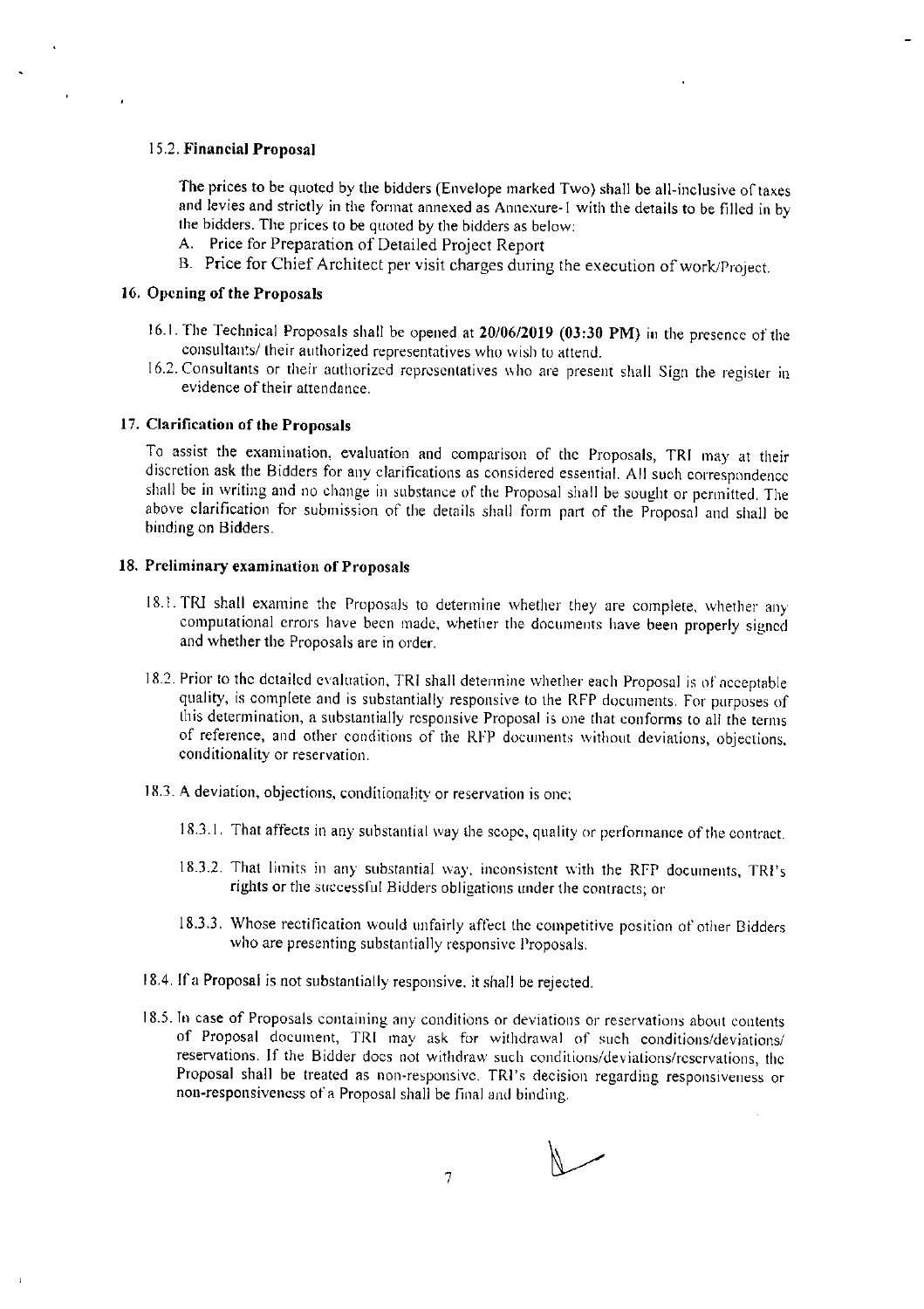#### 19. Performance Security Deposit

 $\hat{\mathbf{A}}$ 

 $\mathbf{r}$ 

- 19.1. The Successful Bidder shall, within seven (7) days of the issue of the Lol, submit 5 percent Performance Security Deposit as mentioned in this document and sign the Contract Agreement with stipulated time.
- 19.2. Forfeiture of Security Deposit: Security amount in full or part may be forfeited, including interest, if any, in the following cases:
	- a) When any terms and condition of the contract is breached.
	- b) When the bidder fails to make complete supply satisfactorily.
	- c) If the bidder breaches any provision of code of integrity, prescribed for bidders, specified in the bidding document

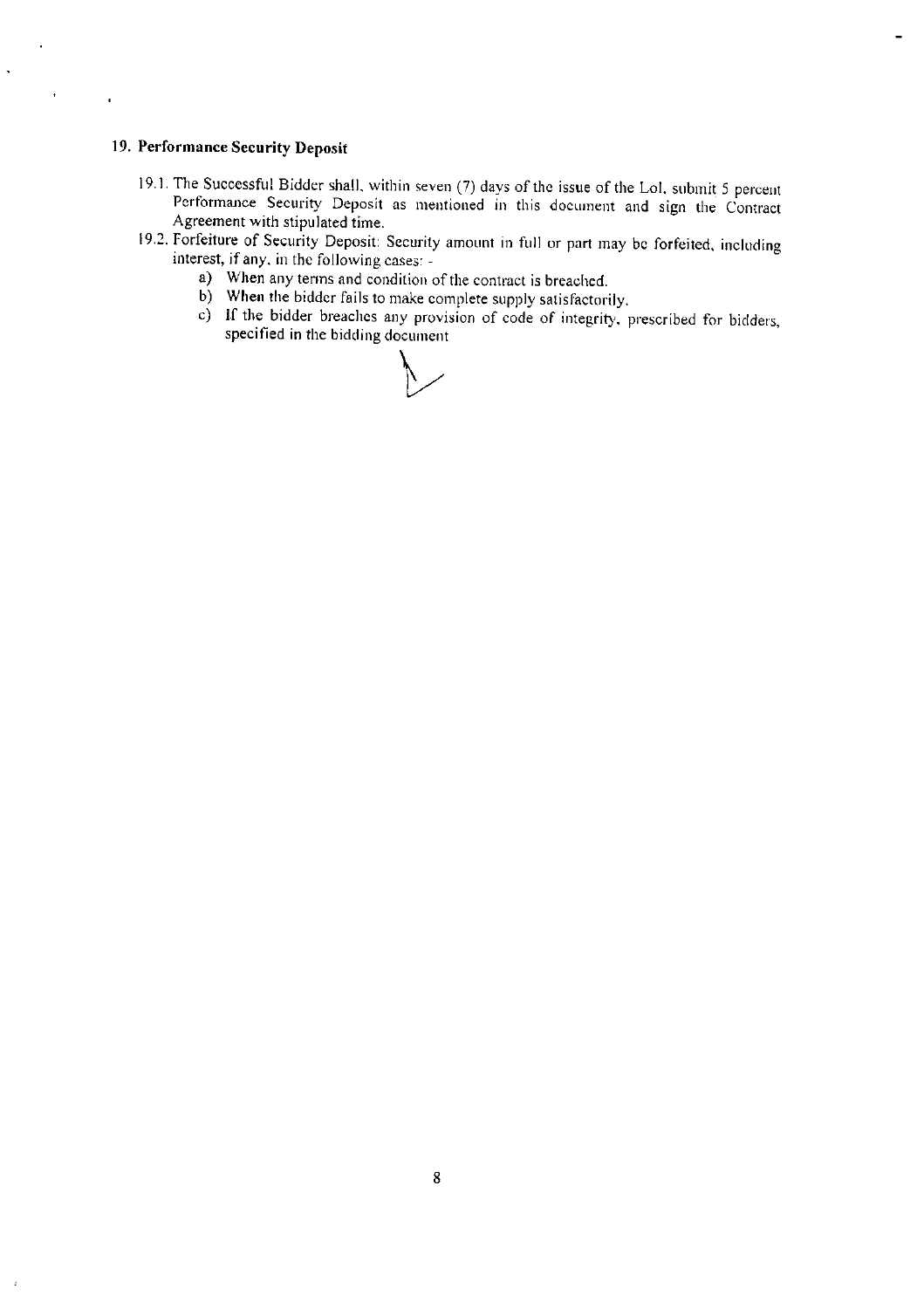# **Section 3: Terms of Reference**

#### 1. Introduction

Manikya Lal Verma Tribal Research & Training Institute, Udaipur has undertaken the renovation of the Tribal Museum located in the institute campus at Ashok Nagar. The Tribal Museum covers a total carpet area of 5988 sq. feet approx. of which 2268 sq. feet is available on the ground floor and 3720 sq. feet on the first floor of the premises. Additionally, there is an outdoor area facing the TRI building. Currently, the rich inventory of this museum, including several paintings and photographs, textiles, jewelry, household articles, implements and handicrafts have been placed in storage.

With the renovations of the civil structure now completed the goal before the museum is to showcase the rich traditions and culture of the state's tribal communities, and engaging, informing and educating the museum's visitors. The renovation provides the Tribal Museum with the unique opportunity to present through a display of material culture, not only the history of Rajasthan's tribal communities, but also their shifting contexts, changing cultural landscape and relationships with the mainstream.

As a precursor towards redesigning the interiors of the Tribal Museum, Udaipur to serve a new generation of museum visitors, the Tribal Museum therefore invites Proposals for the preparation of a DETAILED PROJECT REPORT (DPR) on the same.

# 2. Scope of Work (Key points to be included in the DPR)

- The DPR will be limited to the architectural shell provided. There cannot be any proposal for  $2.1.$ civil work change like in terms of levels, plinths, ramps, heights, skylights etc. in the DPR.
- 2.2. The DPR must include the below:
	- 2.2.1. Establishing a clear Vision / Manifesto for the Museum
	- Content review and research- key events & scenarios, visitor profiling  $2.2.2.$
	- Conceptualization and articulation of a broad central theme and a narrative for the  $2.2.3.$ museum experience/ space design
	- Visitor Experience and Journey Mapping  $2.2.4.$
	- Definition of weightages for all sections / zones; defining flows from one section to  $2.2.5.$ the other-thematically and functionally-preliminary sketches of the space
	- $2.2.6.$ Identification of key techniques, technologies, mediums of communication & display
	- $2.2.7.$ Development of a visual language/look- and-feel for the space
	- $2.28$ Schematic drawings to carve out the scope and character of the sections/ zones
	- $2.2.9$ Initial design direction/ concept presentation (3D views)
	- 2.2.10. Detailed content research
	- 2.2.11. Finalization of interior layouts, communication mediums/ technologies, and Museum CMF; Final 3D Views of the space
	- 2.2.12. Design of Museum signage and administrative collateral
	- 2.2.13. Preparation of electrical, plumbing, HVAC, fire-fighting, lighting, AV, carpentry, CCTV, floor tiling, and false ceiling layouts in coordination with their respective consultants
	- 2.2.14. Estimation of a block per sq. meter rate of execution in collaboration with the consultants
	- 2.2.15. Design detailing preparation of GFC drawings of all galleries/ museum spaces
	- 2.2.16. Defining specifications for execution of all works (Vendor Briefs)
	- 2.2.17. Identification of all typical items and special items for preparation of a detailed BOQ (Bill of Quantities) of all galleries/ museum spaces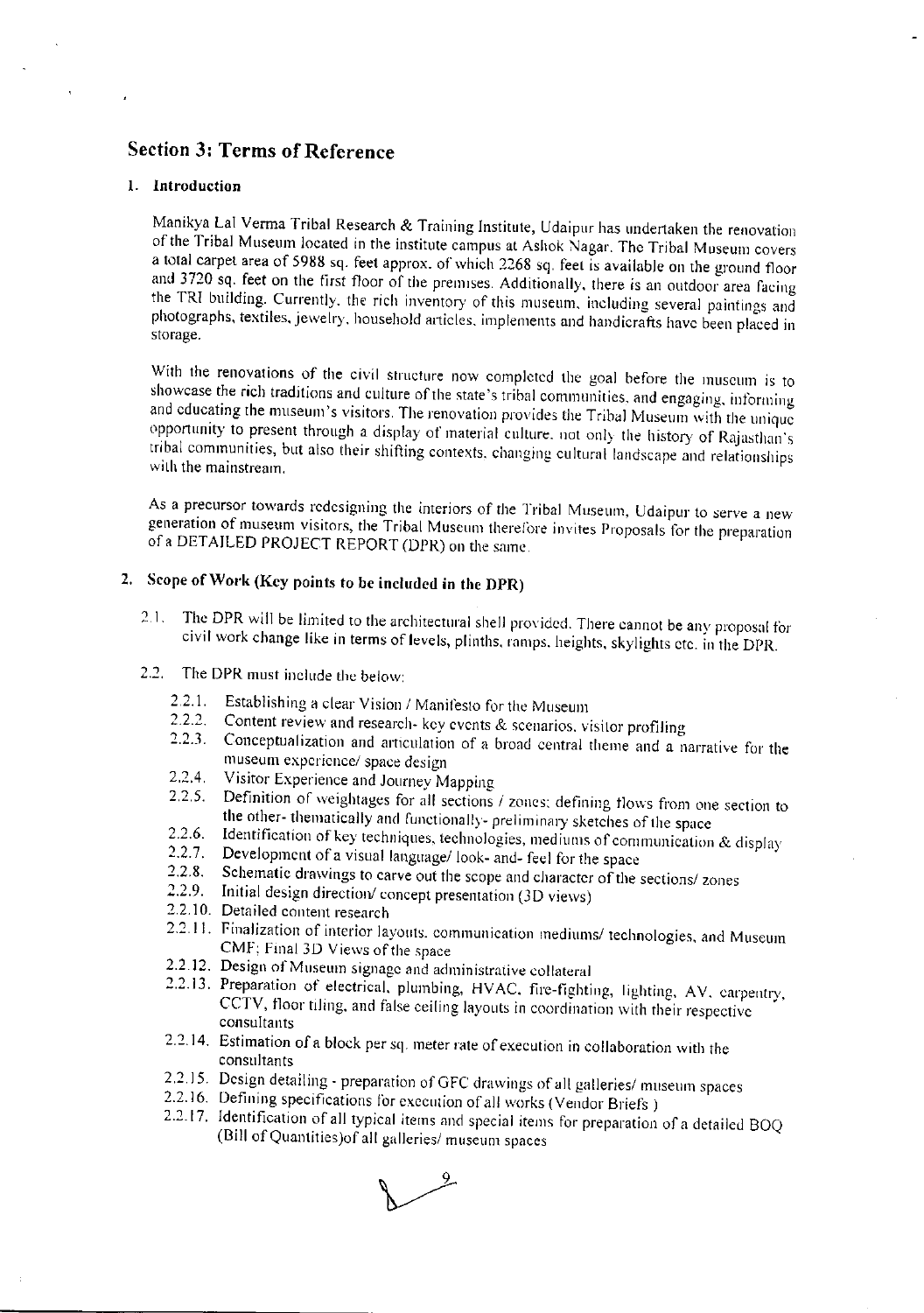- 2.3. A preliminary estimate for the project must be included in the DPR.
- 2.4. The DPR should be a minimum of 75 and a maximum of 120 pages in A4 color format. Two hard copies of the DPR along with a PDF softcopy not exceeding 50 MB must be submitted to TRI.
- 2.5 Chief Architect of firm will continue his services during execution of Detailed Project Report and for which fee per visit will be quoted in financial bid.
- $2.6$ Design Proposals for optimum use of space in campus for museum purpose and modern facilities in proposed museum.

#### 1. Team/Expertise Required

- 1.1. The bidding firm (consultant) selected to complete this work must have staff or subconsultants having the following expertise. All sub-consultants preferably local experts shall be managed and paid by the bidding firm.
	- 1.1.1. Exhibition Design
	- 1.1.2. Interior Design
	- $1.1.3.$  Lighting
	- 1.1.4. Multimedia Design
	- 1.1.5. Museology
	- 1.1.6. Historian, Anthropologist etc.

#### 2. Selection Procedure

The Selection Process is a two-bid system

- 2.1. The marks for Technical evaluation are 100, 75 marks will be for Technical Bid and 25 marks will be for the presentation. (Refer section 3 clause 4 of this document for details.)
- 2.2. All bidders will be invited for the presentation.
- 2.3. Following the presentation, a final marking out of 100 will be done. Only those who obtain 65% marks in the overall marking, their Financial bids will be opened.
- 2.4. A consultant will be selected in accordance with the Quality and Cost Based Selection (QCBS). Weightage: Technical Bid 80% + Financial Bid 20%.
- 2.5. Financial score will be arrived at as follows: The firm quoting the lowest will be given 25 marks. The other firms will be allocated marks based on the formula "25PL/P", where P is the fee quoted by the firm while PL is the lowest fee quoted.

### 3. Submission Guidelines

Bidders/Consulting Firms are invited to submit Technical Bid, in A4 format in the order outlined below.

| <b>Description</b>                                                                                                                                                                                                                                                                             |
|------------------------------------------------------------------------------------------------------------------------------------------------------------------------------------------------------------------------------------------------------------------------------------------------|
| Cover Letter<br>Include firm name and address and list key members of the team, with a brief description<br>of what makes your firm and team ideal for this project.<br>Provide contact information for the submission, including name, telephone and facsimile<br>numbers and e-mail address. |
|                                                                                                                                                                                                                                                                                                |

ົາດ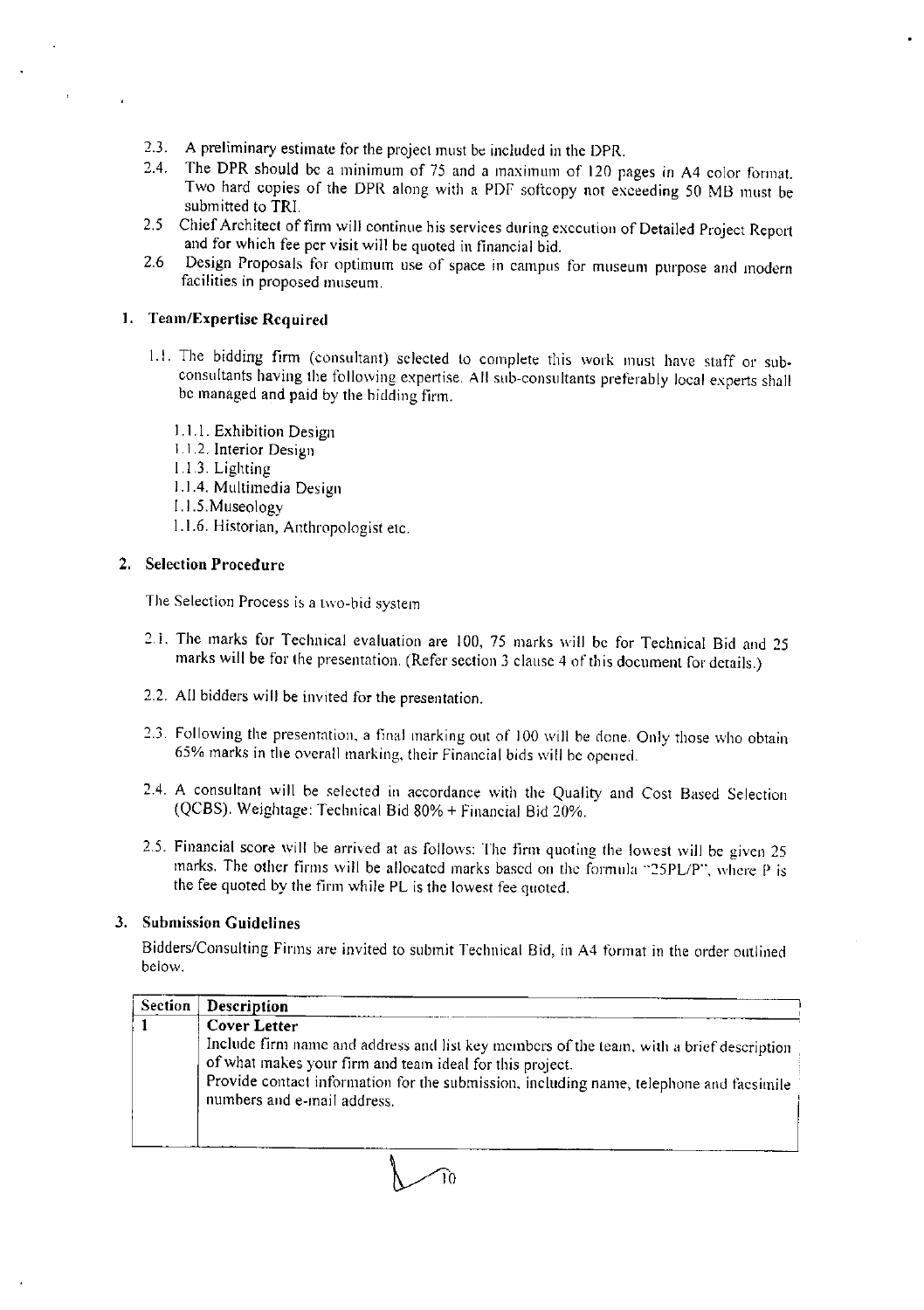| $\overline{2}$          | <b>Firm Qualifications</b>                                                                                                                                                                                                                                                                                                                  |
|-------------------------|---------------------------------------------------------------------------------------------------------------------------------------------------------------------------------------------------------------------------------------------------------------------------------------------------------------------------------------------|
|                         | Provide qualifications for the firm, including background, expertise and approach,<br>Describe capability and those aspects of the firm that make it especially suited to this<br>project.                                                                                                                                                  |
|                         | Identify the location of the office, how long the firm has been practicing, the size of the<br>firm including total professional and support staff by discipline, and any resources that<br>are significant for this project.                                                                                                               |
|                         | Provide tax return documents of the firm for the last 3 years in India, TAN no. GST no.<br>and company incorporation certificate.                                                                                                                                                                                                           |
| $\overline{\mathbf{3}}$ | Team Composition and Key Personnel                                                                                                                                                                                                                                                                                                          |
|                         | Describe the potential team composition. Identify the name, qualifications, role and<br>responsibilities for each key member of the Team and provide a concise outline of<br>experience relevant to this project.<br>Provide the professional qualifications and a brief description of the role and capability                             |
| 4                       | of each key team member in this section and place resumes in the appendices.<br>Project Portfolio                                                                                                                                                                                                                                           |
|                         | Provide Examples of Work depicting a minimum of 2 and a maximum of 5 relevant<br>projects, under the headings below. Images may be photographs and legible drawings<br>and diagrams. Concise captions identifying the role and responsibilities of the<br>respondent, and other salient characteristics or accomplishments may be included. |
|                         | For each project, identify the:                                                                                                                                                                                                                                                                                                             |
|                         | 1. Project Name.<br>2. Start and Completion Date;                                                                                                                                                                                                                                                                                           |
|                         | 3. Client,                                                                                                                                                                                                                                                                                                                                  |
|                         | 4. Location,<br>5. Budget;                                                                                                                                                                                                                                                                                                                  |
|                         | 6. Project Team,                                                                                                                                                                                                                                                                                                                            |
|                         | 7. Relevance to this project,                                                                                                                                                                                                                                                                                                               |
|                         | The firm should have undertaken at least two thematic / museum exhibitions. Identify<br>the firm's role and why these projects are relevant.                                                                                                                                                                                                |
|                         | Architecture projects will not be considered.                                                                                                                                                                                                                                                                                               |
| 5                       | <b>Other Projects and Experience</b>                                                                                                                                                                                                                                                                                                        |
|                         | This section provides an opportunity to include other projects and / or additional                                                                                                                                                                                                                                                          |
|                         | experience. Identify why they are relevant to this project.                                                                                                                                                                                                                                                                                 |
| 6                       | Project Understanding and Approach                                                                                                                                                                                                                                                                                                          |
|                         | Describe your conceptual philosophy with respect to your approach and expectations for<br>the Tribal Museum project. Identify the most important opportunities for this project and                                                                                                                                                         |
|                         | how you would explore them.<br>It is expected that the bidders will present their ideas in terms of Visualizations,                                                                                                                                                                                                                         |
|                         | Drawings, and Parallel Images/Case Studies etc.                                                                                                                                                                                                                                                                                             |
|                         | 3.1. TRI reserves the right to verify the performance of the bidder/firm and to call for any further                                                                                                                                                                                                                                        |
|                         | information.                                                                                                                                                                                                                                                                                                                                |

 $\bullet$ 

 $\blacksquare$ 

 $\alpha$ 

 $\overline{\phantom{a}}$ 

 $\hat{\mathcal{A}}$ 

 $\ddot{\cdot}$ 

3.2. Bidders/firm may furnish any additional information separately as deemed necessary.

 $\sim$ <sup>11</sup>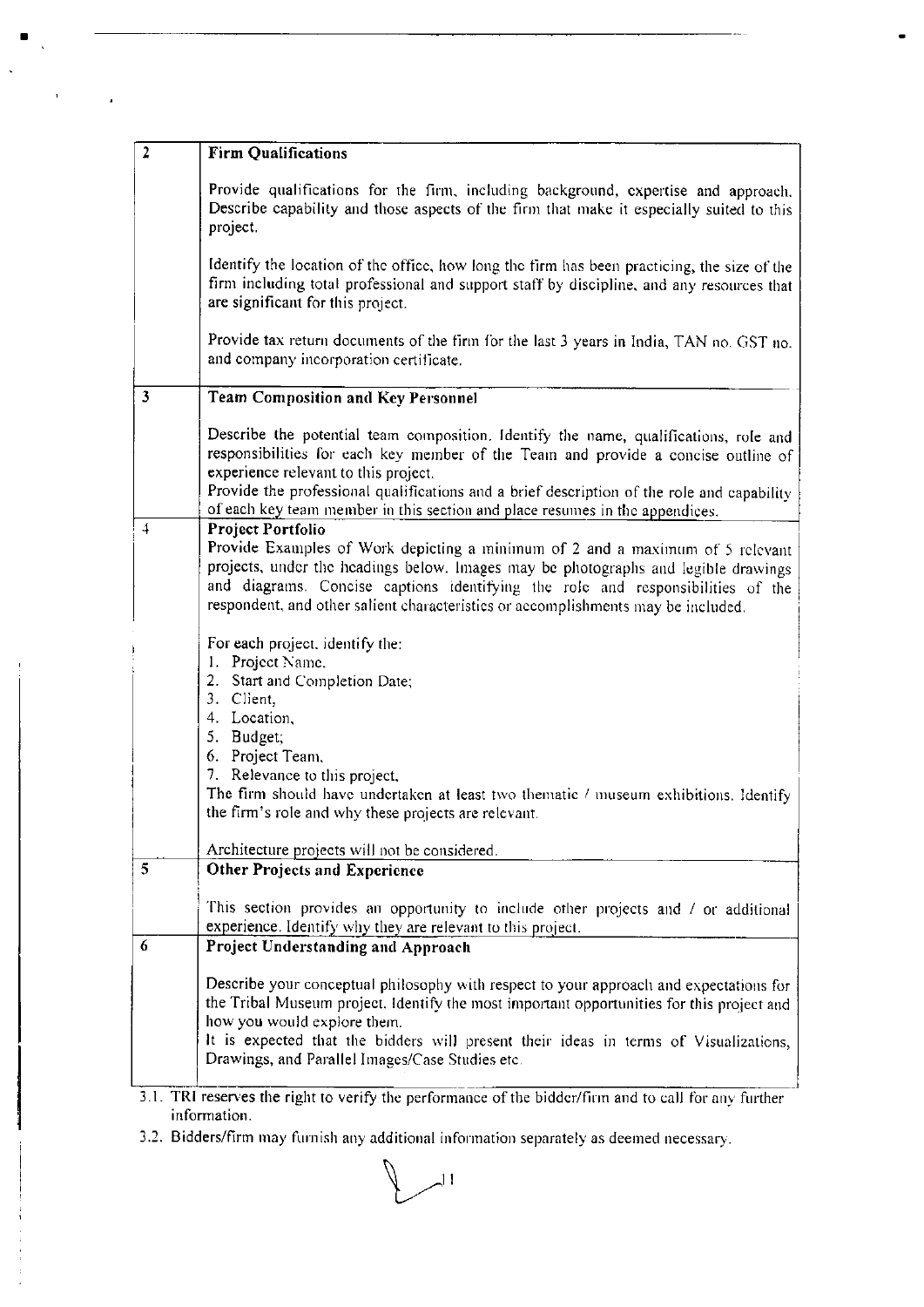- 3.3. However, they are advised not to furnish superfluous information. No information shall be entertained after the due time unless called for by TRI.
- 3.4. Feel free to add design Proposals for optimum use of space in campus for museum purpose and modern facilities in proposed museum.
- 3.5. Any information furnished by firm found to be incorrect at any stage would render their being ineligible without prejudice to any other right or remedy available in law of land.

#### 4. Technical Evaluation

| Sr. No. | Marking                                                                                                                                                                                                      | <b>Marks</b> |
|---------|--------------------------------------------------------------------------------------------------------------------------------------------------------------------------------------------------------------|--------------|
|         | Description of firms and qualifications                                                                                                                                                                      | 10           |
| 2       | Team: Key personnel experience and sub-consultants, roles and<br>responsibilities, team organization                                                                                                         | 10           |
|         | Project/work experience: 2 works on Museums in India like exhibition<br>design, interior design, curatorial work, design and development of<br>interactive kiosks, immersive experiences, virtual tours etc. | 25           |
| 4       | Project understanding and design approach                                                                                                                                                                    | 30           |
| ۲       | Presentation to TRI                                                                                                                                                                                          | 25           |
|         | Total                                                                                                                                                                                                        | 100          |

#### 5. Payment Schedule

The Firm shall be paid professional fee/execution charges in following stages in consistency with the work done:

| Sr. No. | Project Milestone                           | Time in Days | % of Pavment      |
|---------|---------------------------------------------|--------------|-------------------|
|         | Submission of DPR                           | 120 davs     | 75% of total fees |
|         | Approval by TRI (with changes if requested) | 150 days     | 25% of total fees |

## 6. Additions and Alterations

- 6.1. TRI shall have the right to request in writing and during discussion/presentation changes, additions, modifications or deletions in the Proposal and the bidder shall comply with such request.
- 6.2. If TRI deviates substantially from the original scheme which involves for its proper execution extra services, expenses and extra labour on the part of the bidder for making changes and/or additions to the Proposal due to rendering major part of the whole of his work infructuous, the bidder may then be compensated for such extra services and expenses on quantum merit basis, mutually agreed, at percentage applicable under this Agreement unless such changes, alterations are due to bidder own commission/ omission and/or discrepancies and the decision of committee will be final and binding to bidder. The decision of TRI shall be final on whether the deviations and additions are substantial as requiring any compensation to be paid to the bidder. However, form in or modifications or alterations, which do not affect the entire design or planning, no amount will be payable.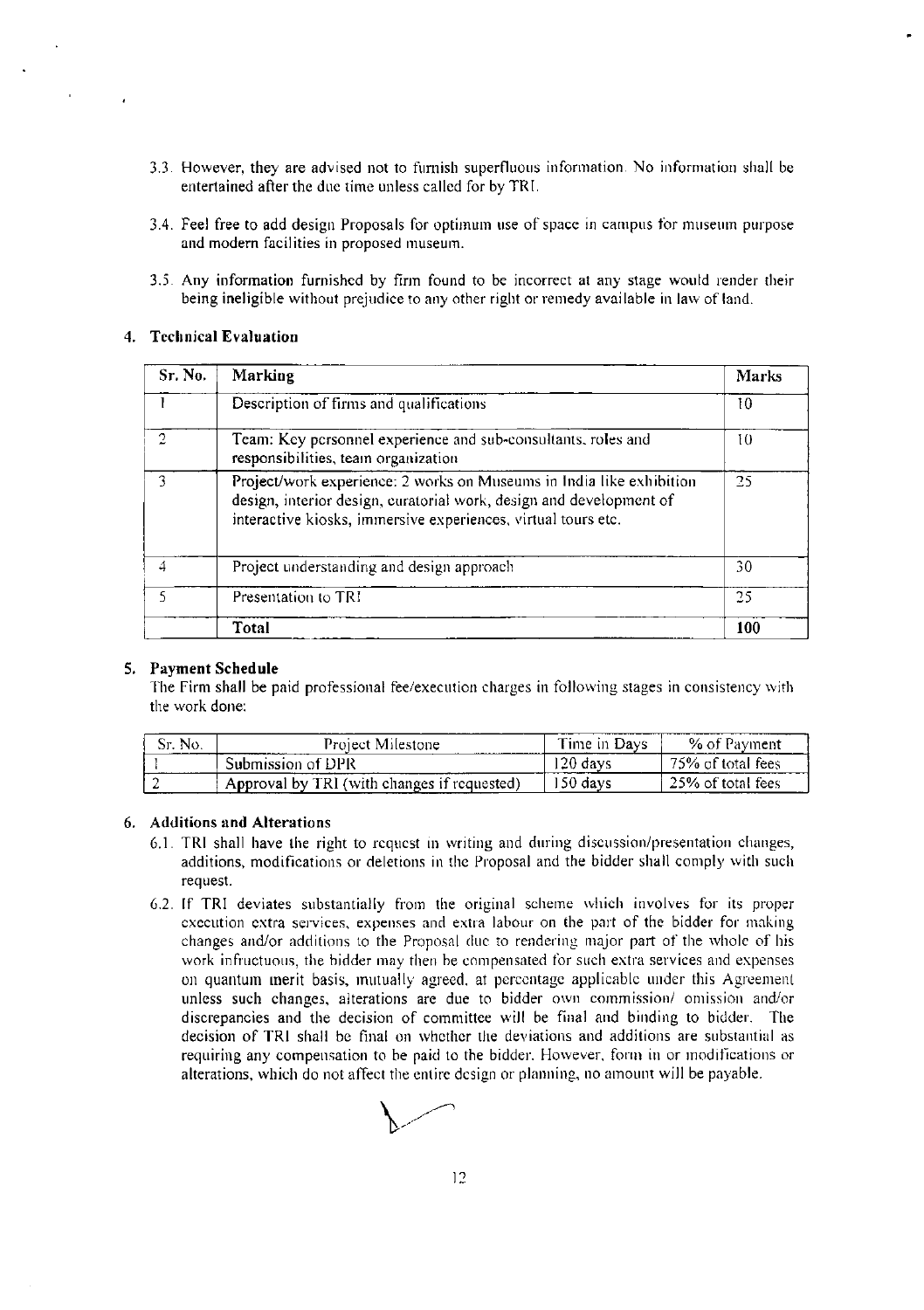#### 7. Time Schedule

- 7.1. Commencement of work: The date of commencement of work will be considered as the  $15<sup>th</sup>$  day after signing of the Agreement.
- 7.2. Time period: 150 Days

# 8. Compensation for Delay (Liquidity Damage)

The time allowed for carrying out the work above shall be strictly observed by the bidder and shall be deemed to be the essence of the Agreement on the part of the bidder. The work shall, throughout the stipulated period of the contract, be processed with all diligence and in the event of failure of the bidder to complete the work within the time schedule as specified above or subsequently notified to him, the bidder shall pay as compensation an amount equal to 2.5 percent on the total fee payable for a week that the work remains unfinished. After the week, an amount equal to 5 percent on the total fee payable for a 15 days and after 15 days subject to a maximum of 10% of the total fee payable.

#### 9. Termination

- 9.1. TRI shall examine the Proposals to determine whether they are complete, whether any computational errors have been made, whether the documents have been properly signed and whether the Proposals are in order.
- 9.2. Agreement between the bidder and TRI may be terminated by either one giving the other a written notice of not less than 30 days, should either fail substantially to perform his part of the responsibilities/duties, so long as the failure is not caused by the one initiating the termination.
- When termination of this Agreement is not related or attributable, directly or indirectly, to  $9.3.$ any act, omission, neglect or default on the part of the bidder, the bidder shall be entitled to professional fees up to the then current stage of working.
- 9.4. In the event of bidder's firm closing its business or TRI having terminated the agreement, TRI shall have the right to employ another agency to complete the work.

## 10. LEGAL CONDITIONS (SEE ANNEXURE - C)

- 10.1. If any dispute, difference or disagreement arises at any time between the parties in respect of the meaning or construction of this Agreement, or covering anything herein contained or arising out of this Agreement, or the validity of the enforcement there of and which cannot be settled mutually, then such dispute, difference or disagreement shall, within 10 days (or such longer period as may be mutually agreed upon) from the date one party in forms the other in writing that such dispute, difference or disagreement exists, be referred as per annexure C, annexed here with this document.
- 10.2. The bidder shall continue to perform his duties with diligence notwithstanding the fact that a dispute has been referred to any dispute or difference or disagreement has arisen.
- 10.3. The bidder shall not make any claim after 90 days of submission of his final bill. Any such claim of the bidder after 90 days will be deemed to have been time-barred and the TRI shall be discharged and released of all liabilities under the Agreement in respect of these claims.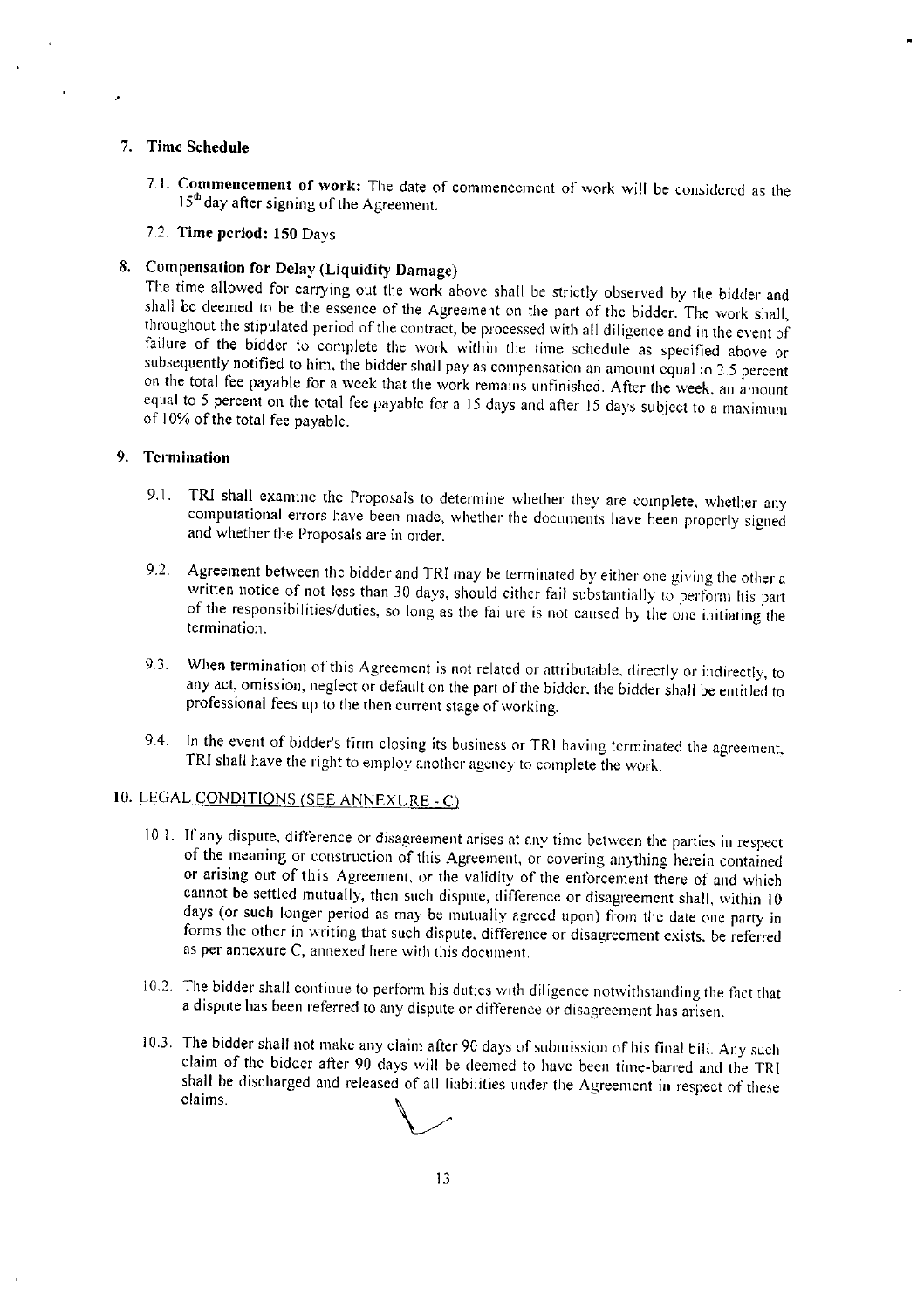#### 11. Correspondence and Communication

Irrespective of any means of communication that may be employed (telephone, mobile phone, Short Message Services or E-mails), all official correspondence and confirmation copies must be sent as hard copy entities at the respective 'Address for Correspondence' covered under Section 2 point no. 12.7.

#### 12. Indemnity

- 12.1. The bidder here by agrees that the fees to be paid as provided here in will be in full discharge of function to be performed by him and no claim whatsoever shall lie against TRI in respect of any proprietary rights or copyrights on the part of any other party relating to the concept, drawings, details, reports and models.
- 12.2. The bidder shall indemnify and keep indemnified TRI against any such claims and against all cost and expense paid by TRI in defending himself against such claims.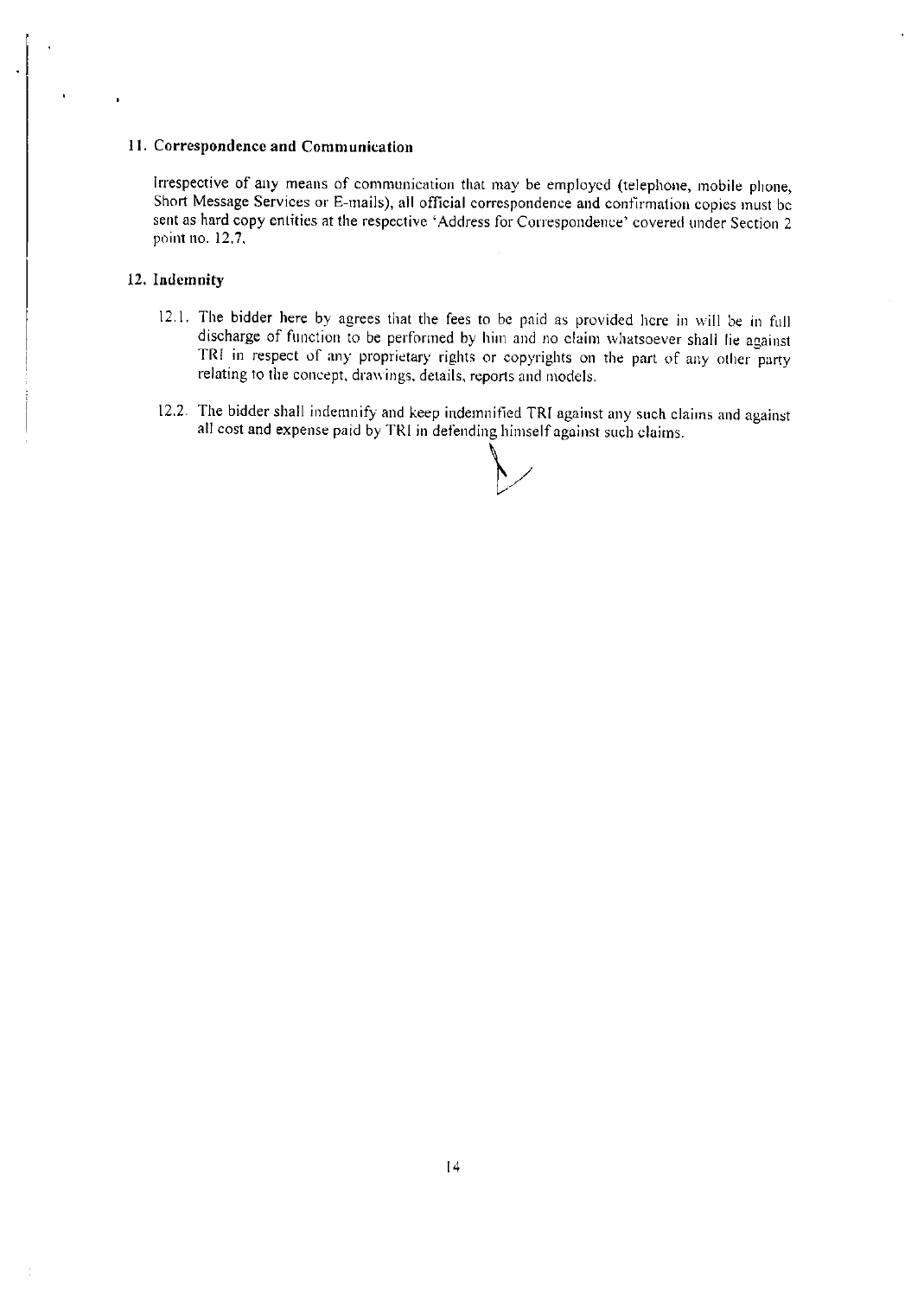# MANIKYA LAL VERMA TRIBAL RESEARCH AND TRAINING INSTITUTE, UDAIPUR,<br>RAJASTHAN

# Technical Bid Check list for Description of firms and qualifications

## Name of Firm:

للمعادي

| S.No.          | Type of Certificate & Other information's                                                                                                                                                                                                         | Yes/No | Date of<br>issue/validity |
|----------------|---------------------------------------------------------------------------------------------------------------------------------------------------------------------------------------------------------------------------------------------------|--------|---------------------------|
| $\mathbf{1}$   | Whether bid document fee submitted with e-bid<br>Provide details Banker Cheque/DD No                                                                                                                                                              |        |                           |
|                |                                                                                                                                                                                                                                                   |        |                           |
| $\overline{2}$ | Whether Bid security submitted with bid Provide<br>details DD/Banker Cheque/Challan receipt no                                                                                                                                                    |        |                           |
| 3              | Annexure-B (Affidavit regarding acceptance of Bid<br>terms & conditions on Rs. 50/- non judicial stamp<br>paper)                                                                                                                                  |        |                           |
| 4              | Self attested Copy of firm's registration under<br>Proprietorship/Indian Partnership Act, 1932/Indian<br>Companies Act, 1956 or any other Act of State/ Union,<br>as applicable for dealing in the subject matter of<br>procurement.              |        |                           |
| $\mathbf{5}$   | Whether GST registration certificate is submitted<br>with bid                                                                                                                                                                                     |        |                           |
| 6              | Whether latest GST return is submitted with bid                                                                                                                                                                                                   |        |                           |
| $\overline{7}$ | The bidding Companies / Firms should have<br>undertaken conceptualisation of any<br>two.<br>thematic exhibitions / museum exhibitions                                                                                                             |        |                           |
| 8              | The bidding Companies / Firms should have<br>completed any 2 works on Museums in India like<br>exhibition design, interior design, curatorial<br>work, design and development of interactive<br>kiosks, immersive experiences, virtual tours etc. |        |                           |
| 9              | PAN Card self attested copy                                                                                                                                                                                                                       |        |                           |
| 10             | Scanned copy of Bid form and bid document (self<br>attested)                                                                                                                                                                                      |        |                           |

 $15$ 

 $\mathbb{R}^2$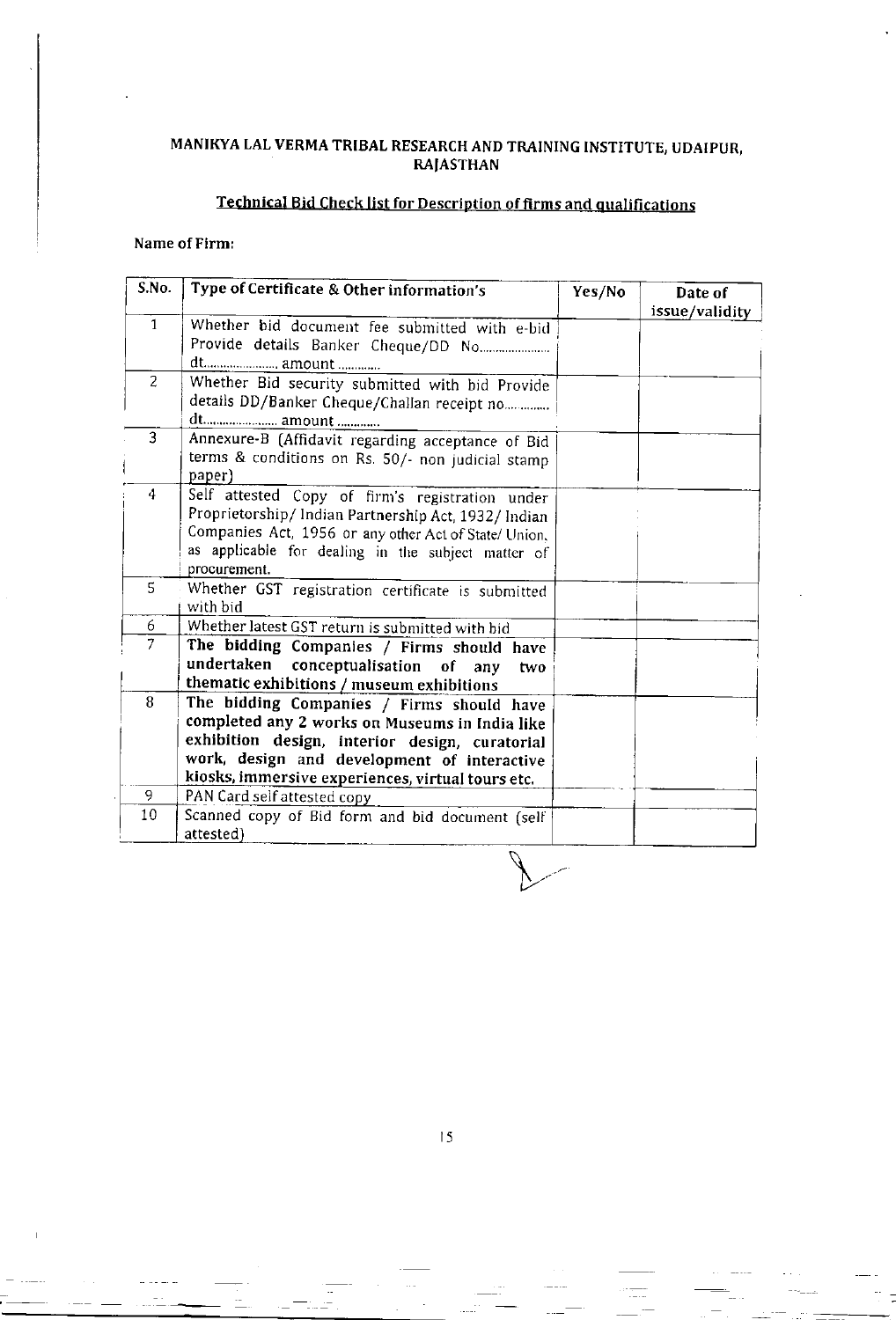## Annexure - A Compliance with the Code of Integrity and No Conflict of Interest

Any person participating in a procurement process shall;

- a) Not misrepresent or omit that misleads or attempts to mislead so as to obtain a financial or other benefit or avoid an obligation.
- b) Not offer any bribe, reward or gift or any material benefit either directly or indirectly in exchange for an unfair advantage in procurement process or to otherwise influence the procurement process;
- c) Not indulge in any collusion, Bid rigging or anti-competitive behaviour to impair the transparency, fairness and progress of the procurement process;
- d) Not misuse any information shared between the procuring Entity and the Bidders with an intent to gain unfair advantage in the procurement process;
- e) Not indulge in any coercion including impairing or harming or threatening to do the same, directly or indirectly, to any party or to its property to influence the procurement process;
- f) Not obstruct any investigation or audit of a procurement process;
- g) Disclose conflict of interest, if any, and
- h) Disclose any previous transgressions with any Entity in India or any other country during the last three years or any debarment by any other procuring entity.

### Conflict of Interest: -

The Bidder participating in a bidding process must not have a Conflict of Interest.

A Conflict of Interest is considered to be a situation in which a party has interests that could improperly influence that party's performance of official duties or responsibilities, contractual obligations, or compliance with applicable laws and regulations.

- 1) A Bidder may be considered to be in Conflict of Interest with one or more parties in a bidding process if, including but not limited to:
	- Have controlling partners/shareholders in common; or  $a)$
	- Receive or have received any direct or indirect subsidy from any of them; or  $b)$
	- Have the same legal representative for purposes of the bid; or  $c$ )
	- Have a relationship with each other, directly or through common third parties, that put them  $\mathbf{d}$ in a position to have access to information about or influence on the bid of another Bidder, or influence the decisions of the Procuring Entity regarding the bidding process;
		- $or$
	- The Bidder participates in more than one bid in a bidding process. Participation by a Bidder in  $e)$ more than one bid will result in the disqualification of all bids in which the Bidder is involved. However, this does not limit the inclusion of the same subcontractor, not otherwise participating as a Bidder, in more than one bid;

- The Bidder or any of its affiliates participated as a consultant in the preparation of the design  $\mathbf{D}$ or technical specifications of the Goods. Works or Services that are the subject of the bid; or
- Bidder or any of its affiliates has been hired (or is proposed to be hired) by the Procuring  $g)$ Entity as engineer-in-charge/consultant for the contract.

Date:

Signature of bidder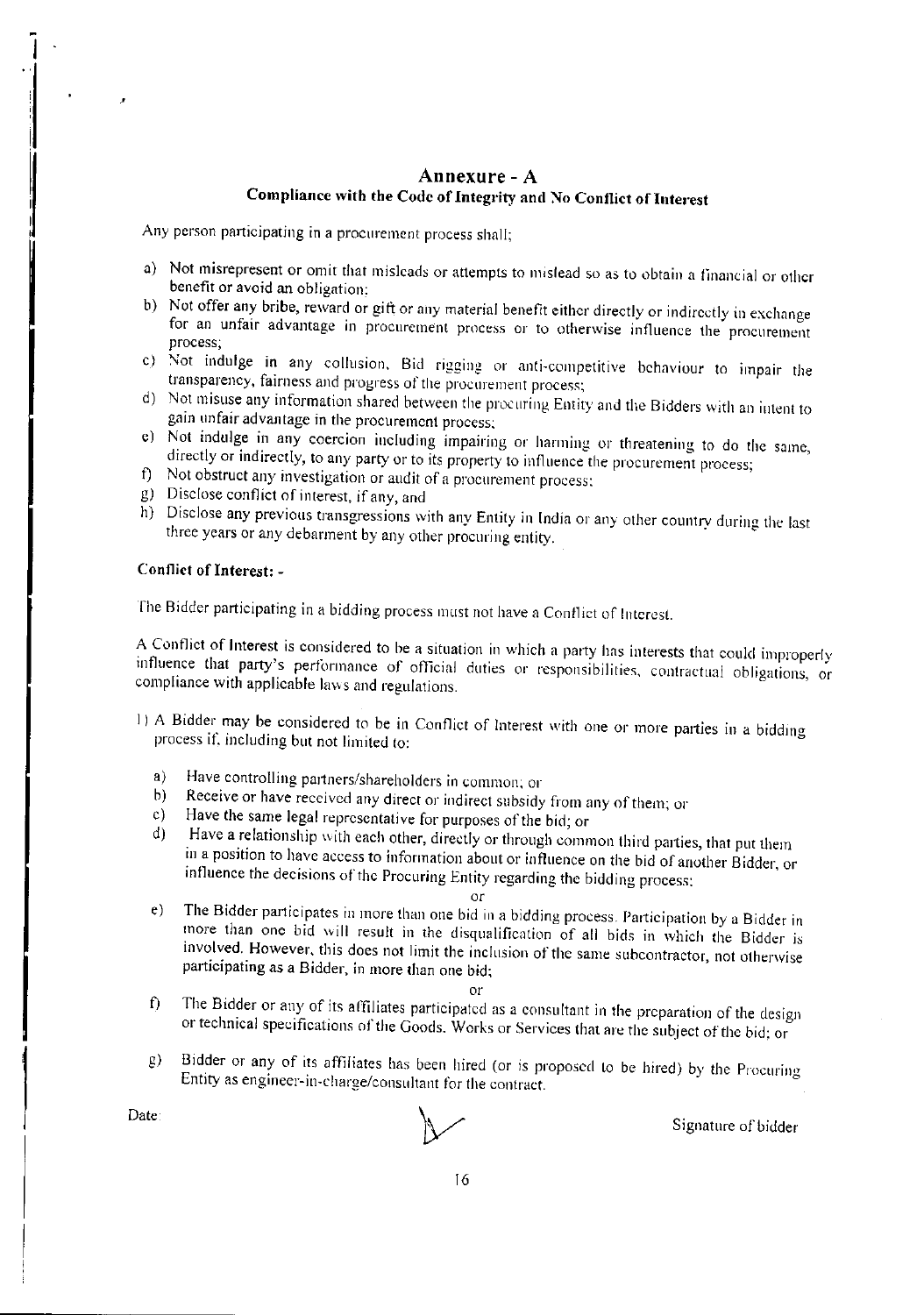#### Annexure - B Declaration by the Bidder regarding qualifications Declaration by the Bidder (Typed on Non Judicial Stamp of Rs. 50/- and duly attested by Notary Public)

Transparency in Public Procurement Act 2012, that:

1. I/we possess the necessary professional, technical, financial and managerial resources and competence required by the Bidding Document issued by the Procuring Entity.

2. I/we have fulfilled my/our obligation to pay such of the taxes payable to the Union and the State Government or any local authority as specified in the Bidding Document;

3. I/we are not insolvent, in receivership, bankrupt or being wound up, not have my/our affairs administered by a court or a judicial officer, not have my/our business activities suspended and not the subject of legal proceedings for any of the foregoing reasons;

4. I/we do not have, and our directors and officers not have been convicted of any criminal offence related to my/our processional conduct or the making of false statements or misrepresentations as to my/our qualifications to enter into a procurement contract within a period of three years preceding the commencement of this procurement process, or not have been otherwise disqualified pursuant to debarment proceedings;

5. I/we do not have a conflict of interest as specified in the Act, Rules and the Bidding Document, which materially affects fair competition.

Date:

Place:

Signature of bidder: Name: Designation: Address: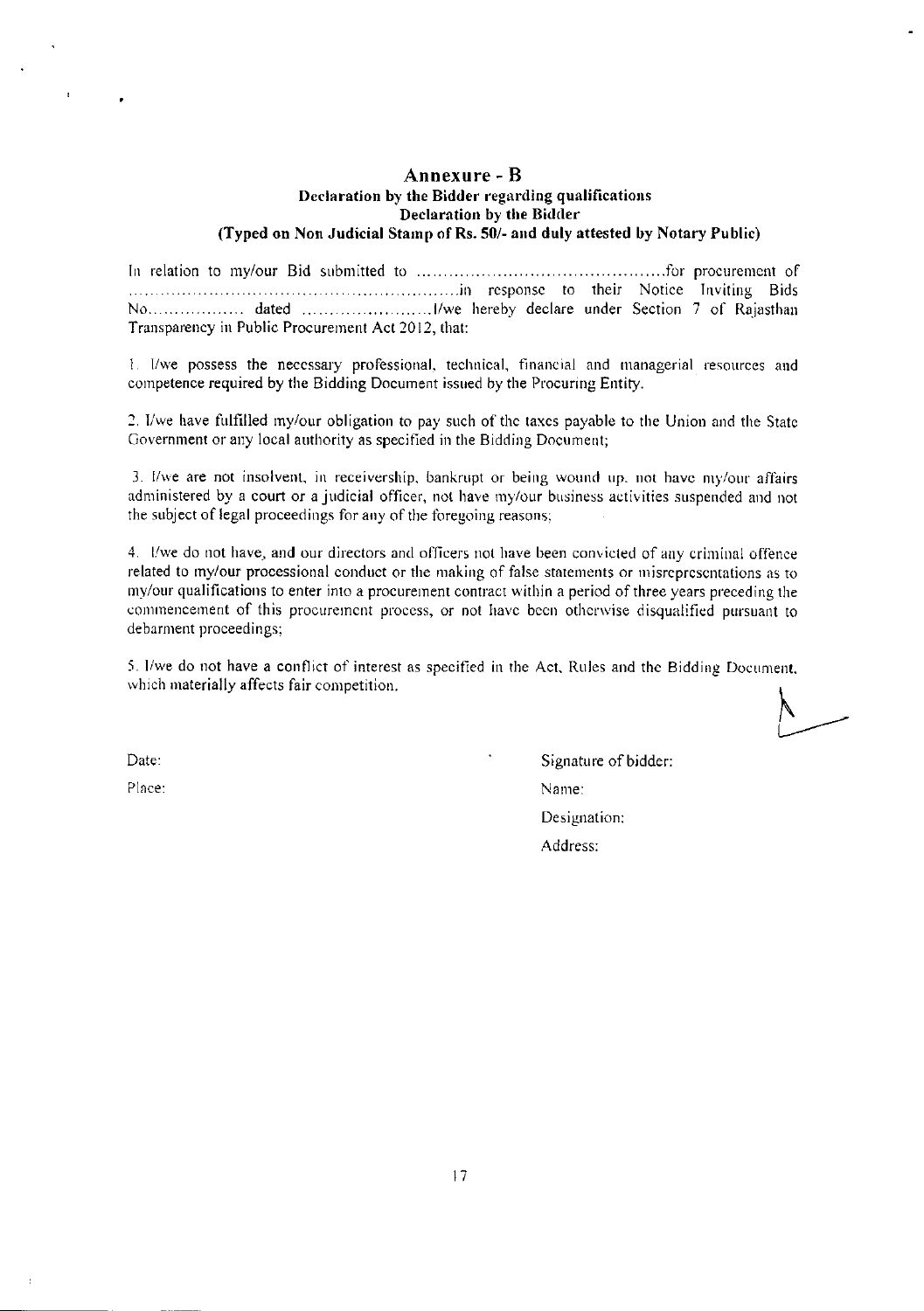## Annexure - C **Grievance Redressal during Procurement Process**

The designation and address of the First Appellate Authority is: Addl. Commissioner, TAD, **Udaipur** 

The designation and address of the Second Appellate Authority is: Commissioner, TAD, Udaipur

#### 1. Filing an appeal

If any Bidder or prospective bidder is aggrieved that any decision, action or omission of the Procuring Entity is in contravention to the provisions of the Act or the Rules or the Guidelines issued there under, he may file an appeal to First Appellate Authority, as specified in the Bidding Document within a period of ten days from the date of such decision or action. omission, as the case may be clearly giving the specific ground or grounds on which he feels aggrieved:

Provided that after the declaration of a Bidder as successful the appeal may be filed only by a Bidder who has participated in the procurement proceedings:

Provided further that in case a Procuring Entity evaluates the technical bids before the opening of the financial Bids, an appeal related to the matter of Financial Bids may be filed only by a Bidder whose Technical Bid is found to be acceptable.

2. The officer to whom an appeal is filed under Para (1) shall deal with the appeal as expeditiously as possible and shall endeavour to dispose it of within thirty days from the date of the appeal.

3.If the officer designated under Para (1) fails to dispose of the appeal filed within the period specified in pare  $(2)$  or if the Bidder or prospective bidder or the Procuring Entity is aggrieved by the order passed by the First Appellate Authority, the bidder or prospective bidder or the Procuring Entity, as the case may be, may file a second appeal to Second Appellate Authority specified in the Bidding Document in this behalf within fifteen days from the expiry of the period specified in Para (2) or of the date of receipt of the order passed by the First Appellate Authority, as the case may be.

#### $\overline{4}$ . Appeal not to lie in certain cases

No appeal shall lie against any decision of the Procuring Entity relating to the following matters, namely: -

- Determination of need of procurement;  $a<sub>r</sub>$
- Provisions limiting participation of Bidders in the Bid process; b.
- The decision of whether or not to enter into negotiations;  $\mathbf{c}$ .
- Cancellation of a procurement process; d.
- Applicability of the provisions of confidentiality.  $\mathbf{e}$